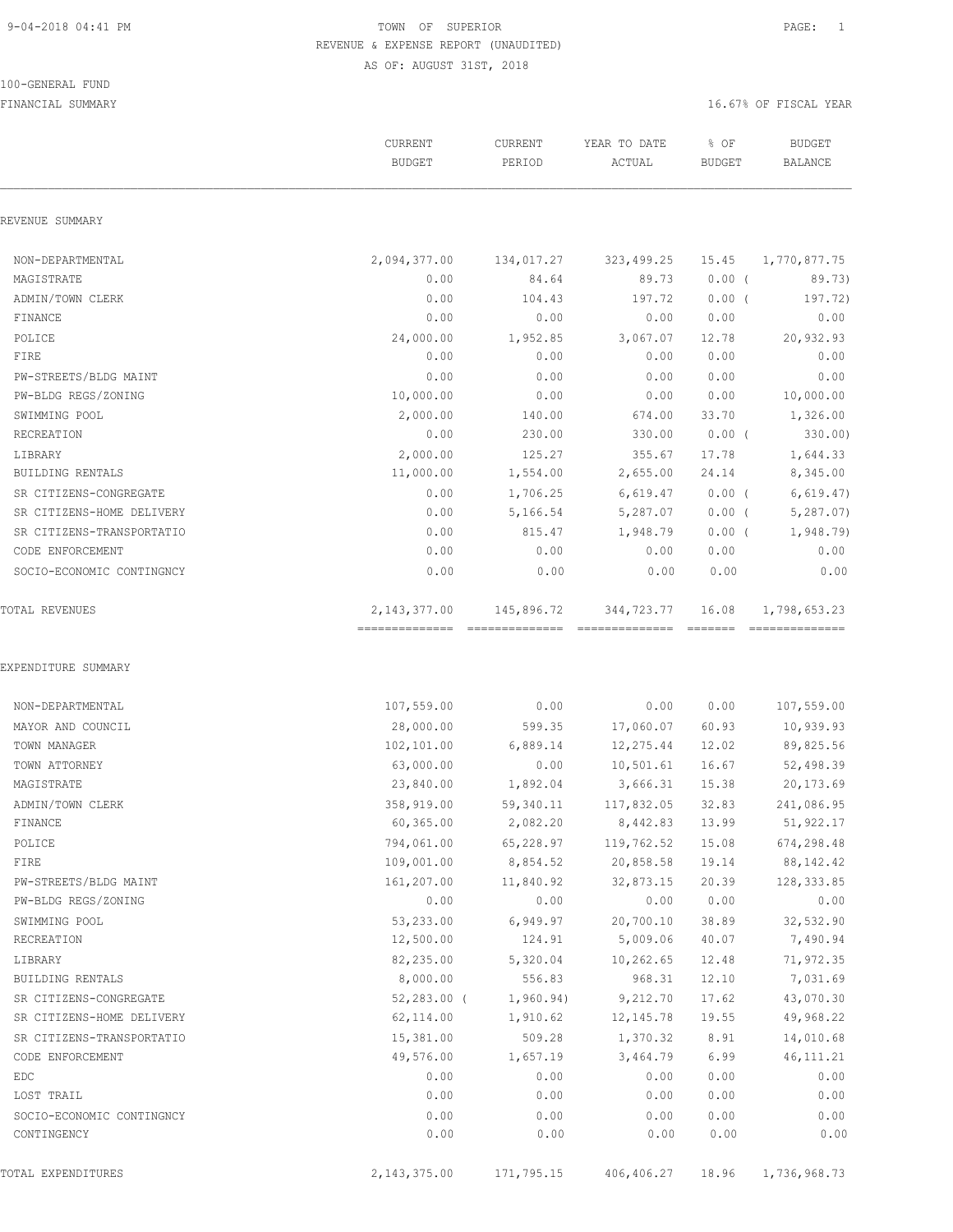| 171<br>۰.<br>- |  |
|----------------|--|
|----------------|--|

# 9-04-2018 04:41 PM TOWN OF SUPERIOR REVENUE & EXPENSE REPORT (UNAUDITED)

# AS OF: AUGUST 31ST, 2018

# 100-GENERAL FUND

|                                    | CURRENT<br>BUDGET | CURRENT<br>PERIOD | YEAR TO DATE<br>ACTUAL | % OF<br>BUDGET | BUDGET<br>BALANCE |  |
|------------------------------------|-------------------|-------------------|------------------------|----------------|-------------------|--|
|                                    |                   |                   |                        |                |                   |  |
| REVENUES OVER/(UNDER) EXPENDITURES | $2.00$ (          |                   | 25,898.43)(61,682.50)  |                | 61,684.50         |  |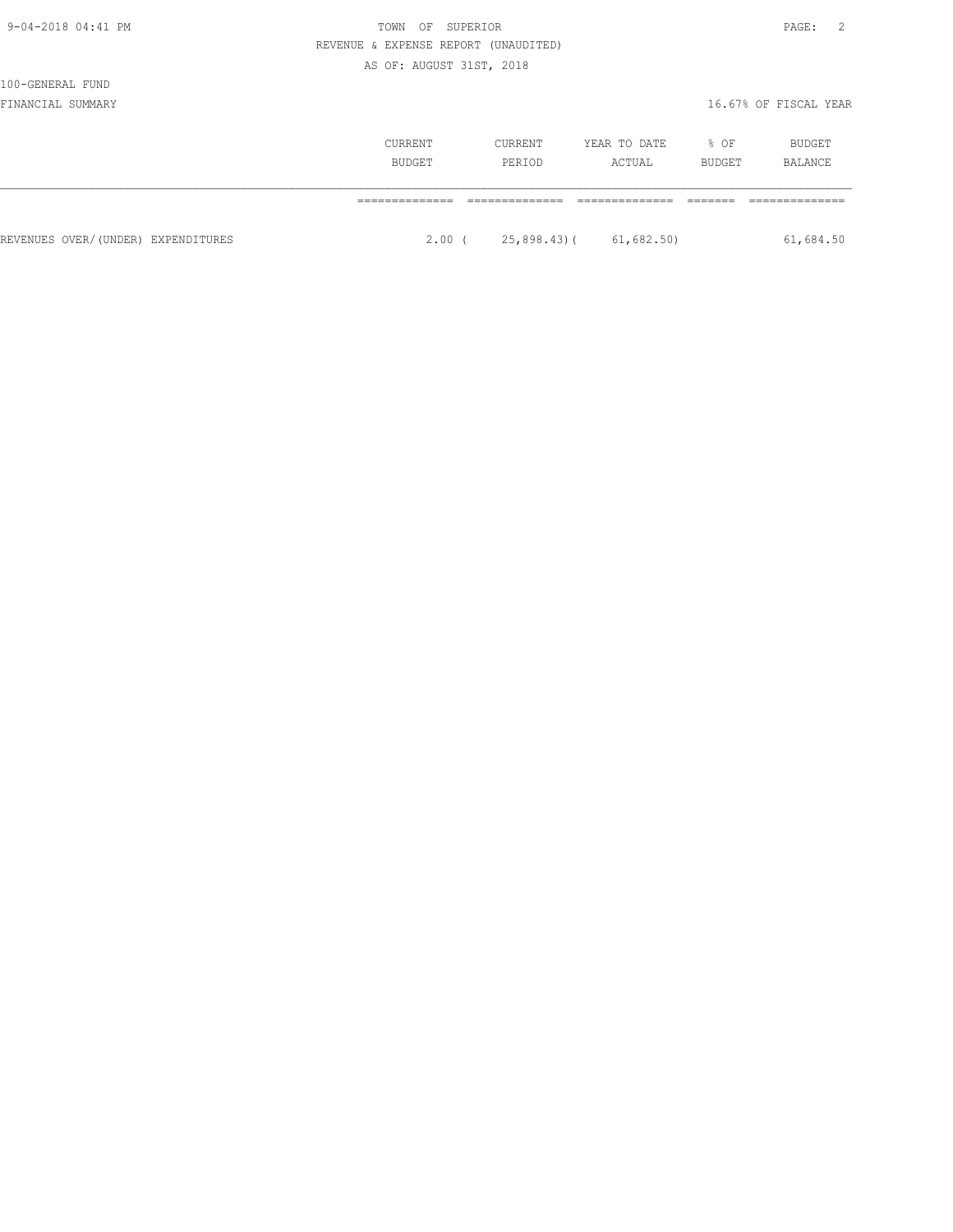|                                     | CURRENT<br><b>BUDGET</b>   | <b>CURRENT</b><br>PERIOD | YEAR TO DATE<br>ACTUAL | % OF<br><b>BUDGET</b> | <b>BUDGET</b><br><b>BALANCE</b> |
|-------------------------------------|----------------------------|--------------------------|------------------------|-----------------------|---------------------------------|
| REVENUE SUMMARY                     |                            |                          |                        |                       |                                 |
| NON-DEPARTMENTAL                    | 4,000.00                   | 660.00                   | 1,300.00 32.50         |                       | 2,700.00                        |
| TOTAL REVENUES                      | 4,000.00<br>============== | 660.00<br>-------------- | 1,300.00               | 32.50                 | 2,700.00<br>==============      |
| EXPENDITURE SUMMARY                 |                            |                          |                        |                       |                                 |
| NON-DEPARTMENTAL                    | 111,697.00                 | 602.00                   | 11,818.00 10.58        |                       | 99,879.00                       |
| TOTAL EXPENDITURES                  | 111,697.00                 | 602.00                   | 11,818.00              | 10.58                 | 99,879.00                       |
|                                     |                            |                          |                        |                       |                                 |
| REVENUES OVER/ (UNDER) EXPENDITURES | 107,697.00<br>$\left($     |                          | 58.00 ( 10,518.00)     |                       | 97,179.00)<br>$\left($          |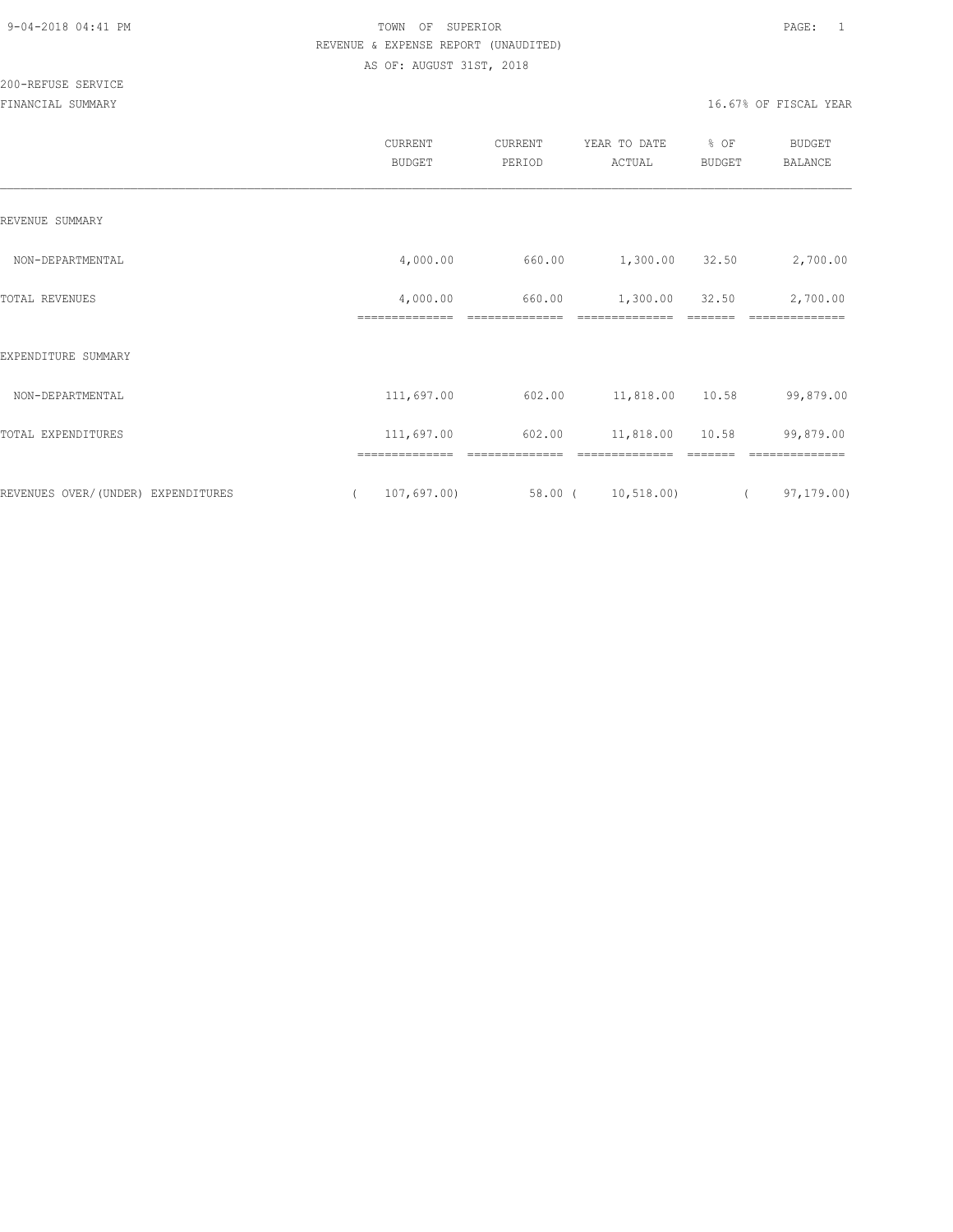#### 210-SEWER

|                                    | CURRENT<br><b>BUDGET</b>                      | CURRENT<br>PERIOD           | YEAR TO DATE<br>ACTUAL | $8$ OF<br><b>BUDGET</b> |            | <b>BUDGET</b><br><b>BALANCE</b> |
|------------------------------------|-----------------------------------------------|-----------------------------|------------------------|-------------------------|------------|---------------------------------|
| REVENUE SUMMARY                    |                                               |                             |                        |                         |            |                                 |
| NON-DEPARTMENTAL                   | 380,000.00                                    | 23,750.18                   |                        | 50,010.32 13.16         |            | 329,989.68                      |
| TOTAL REVENUES                     | 380,000.00<br>==============                  | 23,750.18<br>============== | 50,010.32              | 13.16                   |            | 329,989.68<br>===========       |
| EXPENDITURE SUMMARY                |                                               |                             |                        |                         |            |                                 |
| NON-DEPARTMENTAL                   | 502,925.00                                    | 34,508.35                   | 61,553.62 12.24        |                         |            | 441, 371.38                     |
| TOTAL EXPENDITURES                 | 502,925.00                                    | 34,508.35                   | 61, 553.62             | 12.24                   |            | 441, 371.38                     |
| REVENUES OVER/(UNDER) EXPENDITURES | $122, 925.00$ ( $10, 758.17$ ( $11, 543.30$ ) |                             |                        |                         | $\sqrt{2}$ | 111, 381.70                     |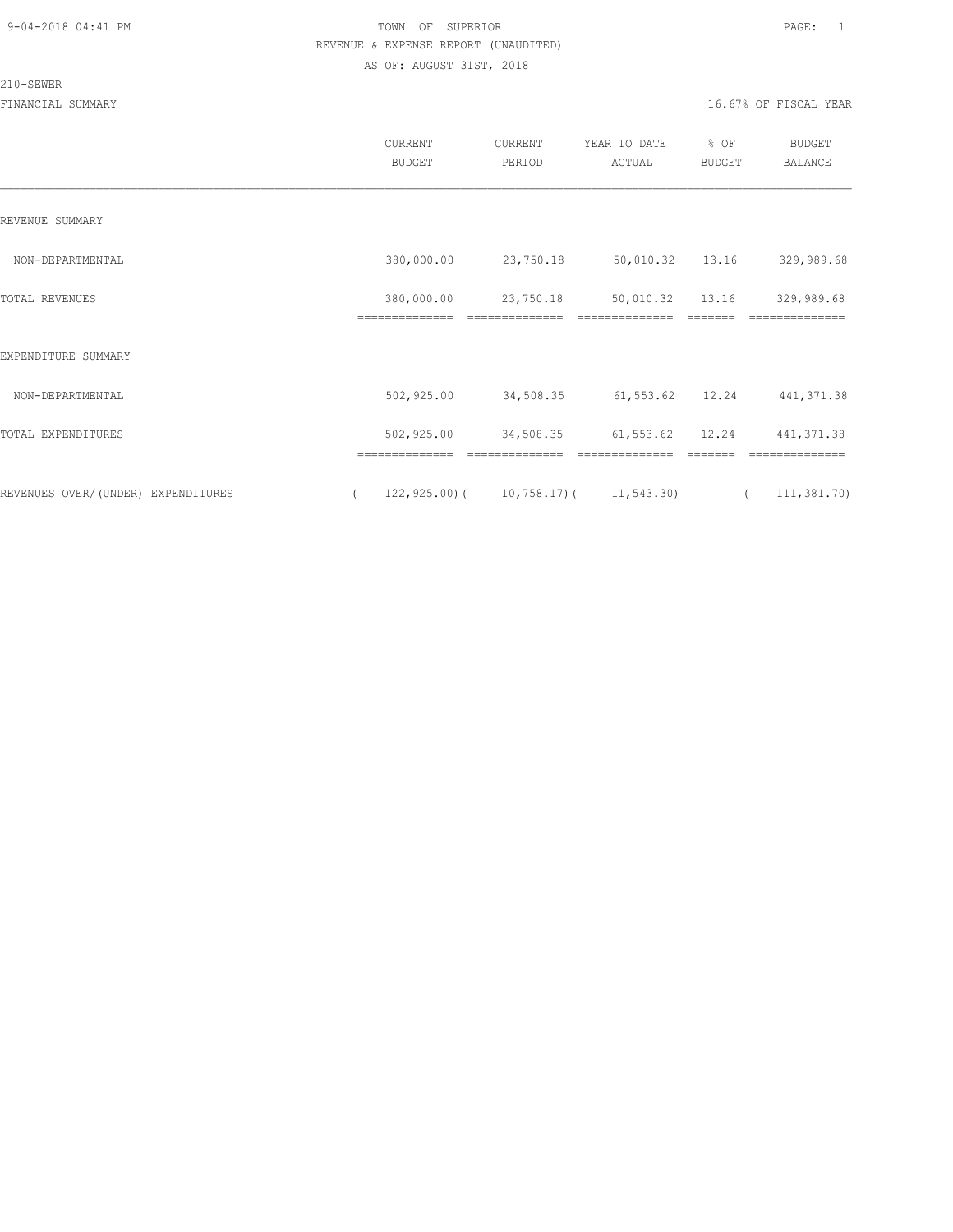### 220-AMBULANCE

|                                    | CURRENT<br><b>BUDGET</b>     | CURRENT<br>PERIOD                     | YEAR TO DATE<br>ACTUAL | % OF<br>BUDGET | <b>BUDGET</b><br>BALANCE |
|------------------------------------|------------------------------|---------------------------------------|------------------------|----------------|--------------------------|
| REVENUE SUMMARY                    |                              |                                       |                        |                |                          |
| NON-DEPARTMENTAL                   | 648,627.00                   | 19,686.11 40,937.57 6.31              |                        |                | 607,689.43               |
| TOTAL REVENUES                     | 648,627.00<br>============== | 19,686.11                             | 40,937.57              | 6.31           | 607,689.43               |
| EXPENDITURE SUMMARY                |                              |                                       |                        |                |                          |
| NON-DEPARTMENTAL                   | 423,158.00                   | 22,731.34 51,689.87 12.22             |                        |                | 371,468.13               |
| TOTAL EXPENDITURES                 | 423,158.00                   | 22,731.34                             | 51,689.87 12.22        |                | 371,468.13               |
|                                    | ==============               | ==============                        | ==============         | =======        | ==============           |
| REVENUES OVER/(UNDER) EXPENDITURES |                              | $225,469.00$ ( 3,045.23) ( 10,752.30) |                        |                | 236,221.30               |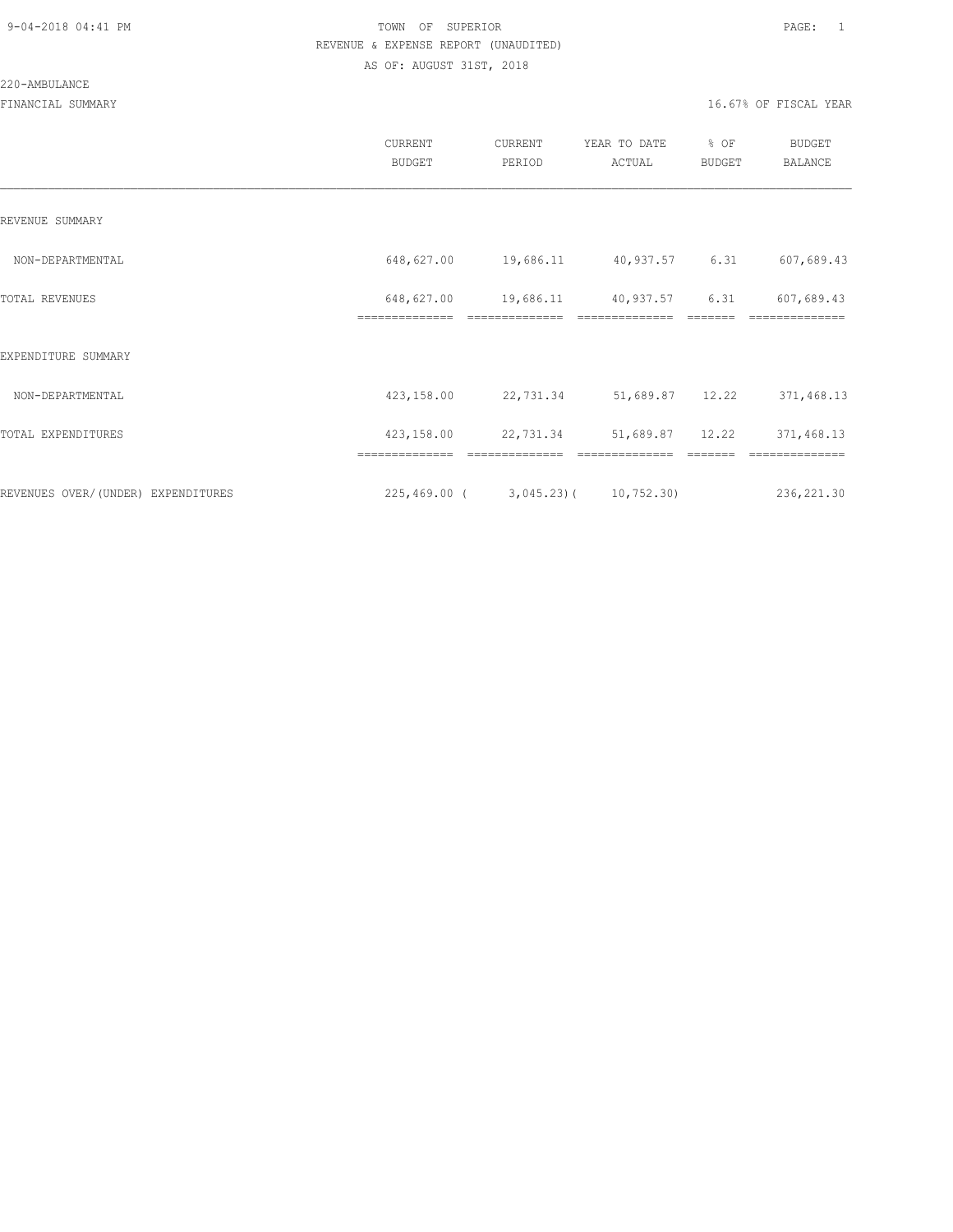#### 230-CEMETARY

|                                    | CURRENT<br><b>BUDGET</b> | CURRENT<br>PERIOD | YEAR TO DATE<br>ACTUAL | % OF<br>BUDGET | <b>BUDGET</b><br><b>BALANCE</b> |
|------------------------------------|--------------------------|-------------------|------------------------|----------------|---------------------------------|
| REVENUE SUMMARY                    |                          |                   |                        |                |                                 |
| NON-DEPARTMENTAL                   | 25,000.00                | 2,450.00          | 2,550.00 10.20         |                | 22,450.00                       |
| TOTAL REVENUES                     | 25,000.00                | 2,450.00          | 2,550.00               | 10.20          | 22,450.00                       |
| EXPENDITURE SUMMARY                |                          |                   |                        |                |                                 |
| NON-DEPARTMENTAL                   | 19,847.00                | 1,372.92          | 2,203.20 11.10         |                | 17,643.80                       |
| TOTAL EXPENDITURES                 | 19,847.00                | 1,372.92          | 2,203.20               | 11.10          | 17,643.80                       |
|                                    | ==============           |                   |                        |                |                                 |
| REVENUES OVER/(UNDER) EXPENDITURES | 5,153.00                 | 1,077.08          | 346.80                 |                | 4,806.20                        |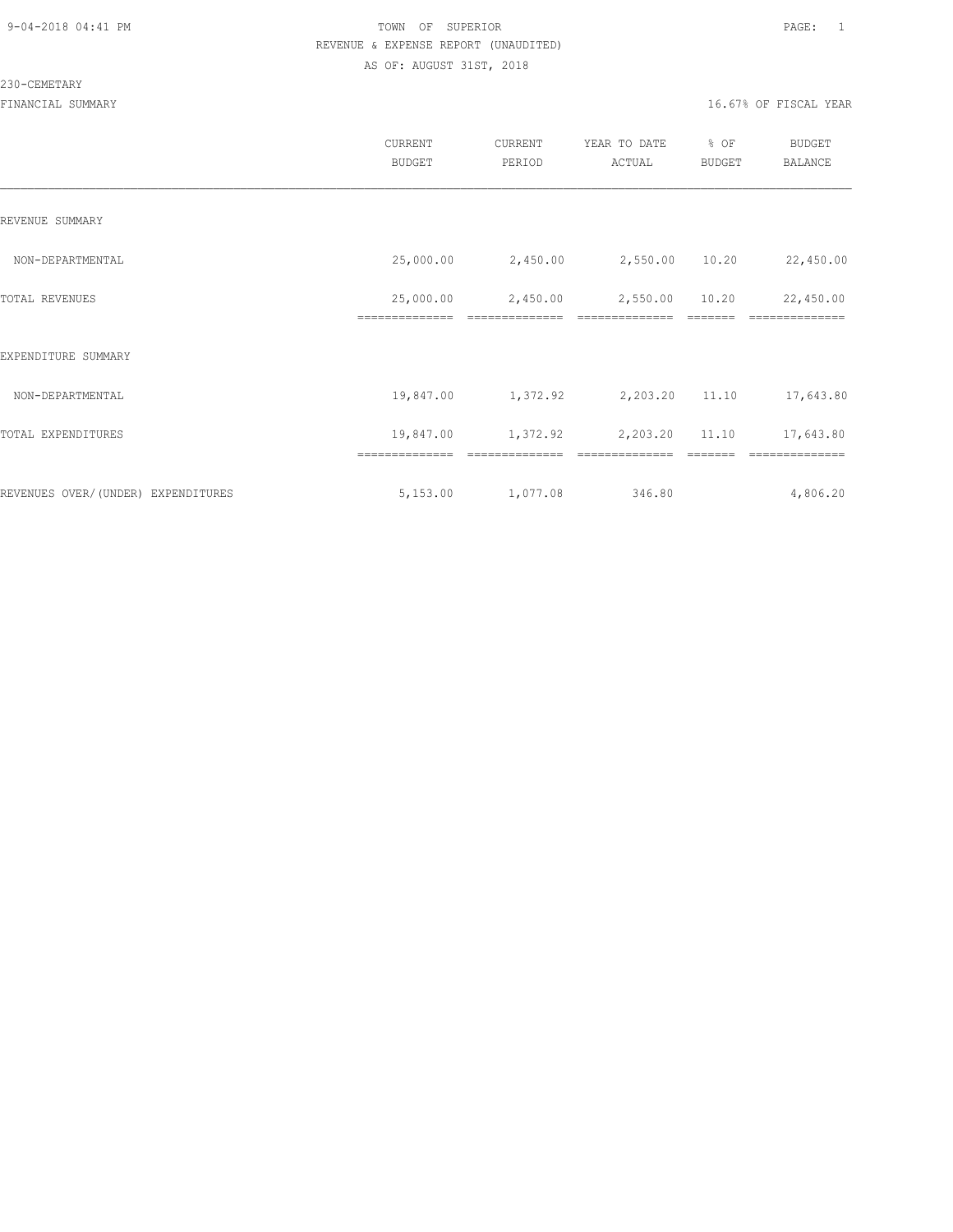# 300-HIGHWAY USERS REVENUE

|                                    | <b>CURRENT</b><br><b>BUDGET</b> | CURRENT<br>PERIOD           | YEAR TO DATE<br>ACTUAL      | % OF<br><b>BUDGET</b> | <b>BUDGET</b><br><b>BALANCE</b> |
|------------------------------------|---------------------------------|-----------------------------|-----------------------------|-----------------------|---------------------------------|
| REVENUE SUMMARY                    |                                 |                             |                             |                       |                                 |
| NON-DEPARTMENTAL                   | 468,178.00                      | 19,549.45 40,710.62         |                             | 8.70                  | 427,467.38                      |
| <b>TOTAL REVENUES</b>              | 468,178.00<br>==============    | 19,549.45<br>============== | 40,710.62<br>============== | 8.70                  | 427,467.38                      |
| EXPENDITURE SUMMARY                |                                 |                             |                             |                       |                                 |
| NON-DEPARTMENTAL                   | 406,033.00                      | 15,644.20                   | 53,205.42 13.10             |                       | 352,827.58                      |
| TOTAL EXPENDITURES                 | 406,033.00                      | 15,644.20                   | 53, 205.42 13.10            |                       | 352,827.58                      |
|                                    |                                 |                             |                             |                       |                                 |
| REVENUES OVER/(UNDER) EXPENDITURES | 62,145.00                       | $3,905.25$ ( $12,494.80$ )  |                             |                       | 74,639.80                       |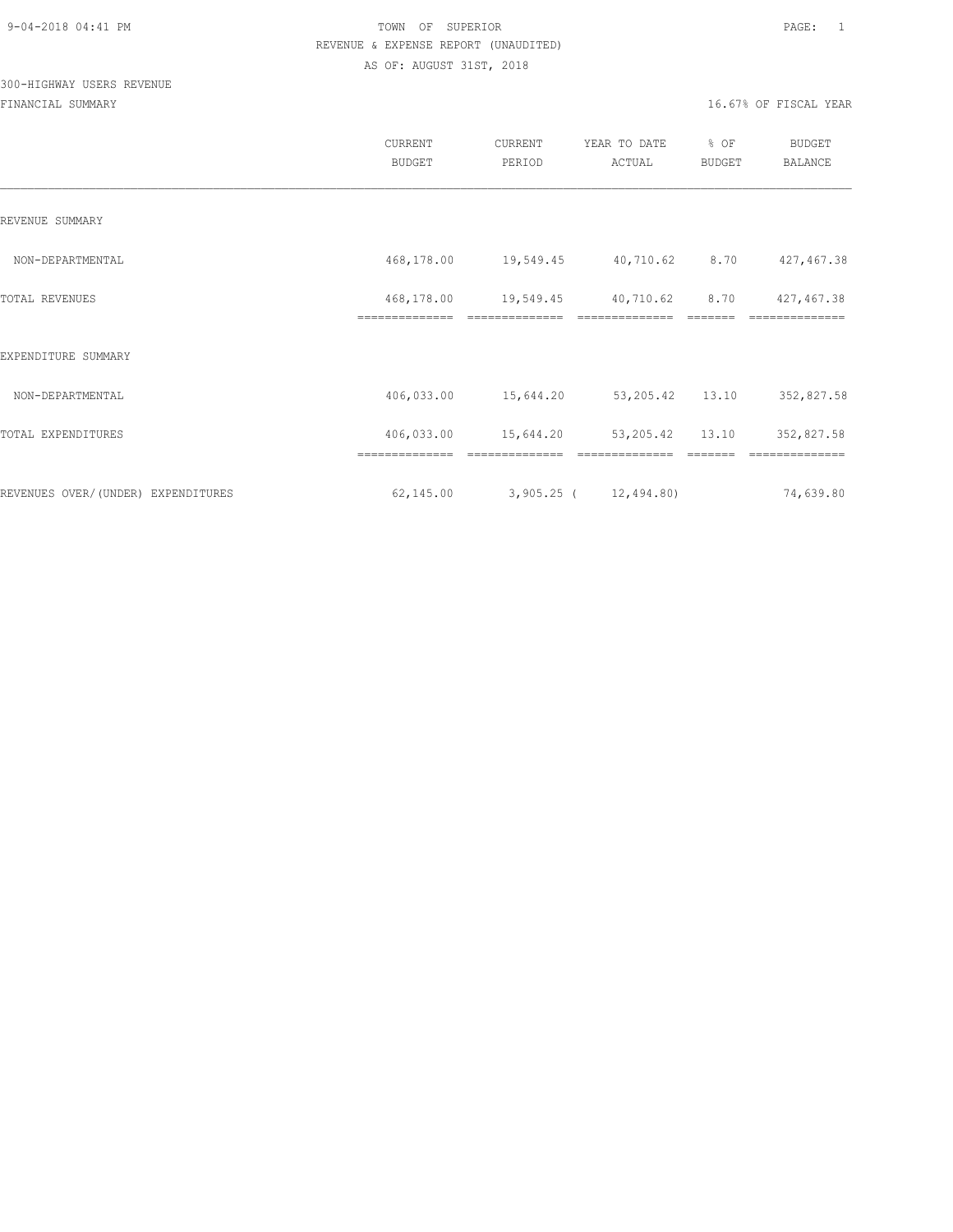#### 310-EXCISE TAX

|                                    | CURRENT<br><b>BUDGET</b>     | CURRENT<br>PERIOD      | YEAR TO DATE<br>ACTUAL                        | % OF<br><b>BUDGET</b> | <b>BUDGET</b><br><b>BALANCE</b> |
|------------------------------------|------------------------------|------------------------|-----------------------------------------------|-----------------------|---------------------------------|
| REVENUE SUMMARY                    |                              |                        |                                               |                       |                                 |
| NON-DEPARTMENTAL                   | 415,771.00                   | 0.00                   | 0.00                                          | 0.00                  | 415,771.00                      |
| TOTAL REVENUES                     | 415,771.00<br>============== | 0.00<br>============== | 0.00                                          | 0.00                  | 415,771.00                      |
| EXPENDITURE SUMMARY                |                              |                        |                                               |                       | ==============                  |
| NON-DEPARTMENTAL                   | 477,917.00                   | 8,211.64               | 17,830.99 3.73                                |                       | 460,086.01                      |
| TOTAL EXPENDITURES                 | 477,917.00                   | 8,211.64               | 17,830.99                                     | 3.73                  | 460,086.01                      |
|                                    |                              |                        |                                               |                       |                                 |
| REVENUES OVER/(UNDER) EXPENDITURES | $\left($                     |                        | $62, 146.00$ ( $8, 211.64$ ( $17, 830.99$ ) ( |                       | 44, 315.01)                     |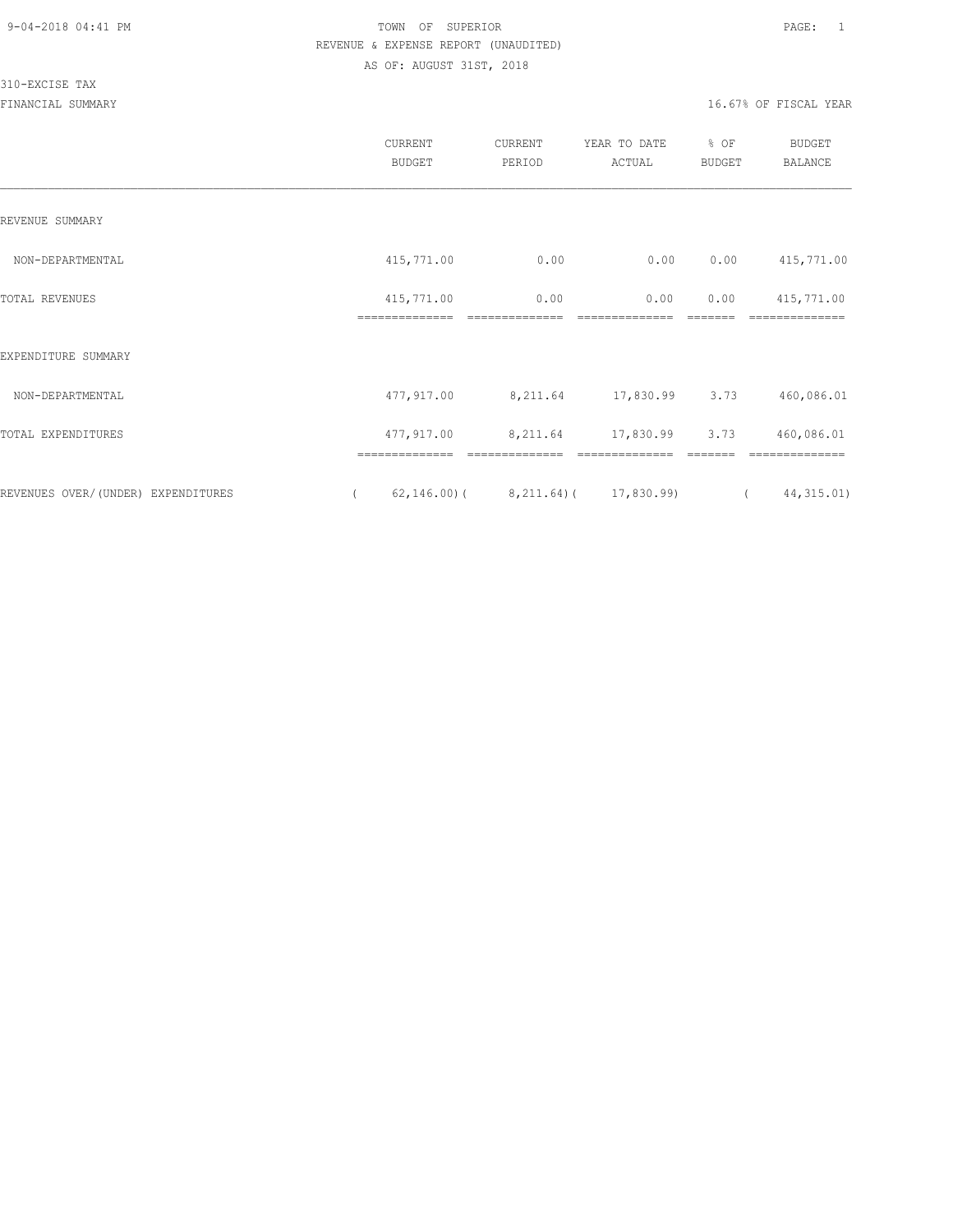# 320-LOCAL TRANS ASSISTANCE

|                                     | CURRENT<br><b>BUDGET</b> | CURRENT<br>PERIOD  | YEAR TO DATE<br>ACTUAL | % OF<br><b>BUDGET</b> | <b>BUDGET</b><br>BALANCE |
|-------------------------------------|--------------------------|--------------------|------------------------|-----------------------|--------------------------|
| REVENUE SUMMARY                     |                          |                    |                        |                       |                          |
| NON-DEPARTMENTAL                    | 0.00                     | 0.00               | 0.00                   | 0.00                  | 0.00                     |
| TOTAL REVENUES                      | 0.00<br>==============   | 0.00<br>---------- | 0.00                   | 0.00                  | 0.00<br>============     |
| EXPENDITURE SUMMARY                 |                          |                    |                        |                       |                          |
| NON-DEPARTMENTAL                    | 0.00                     | 0.00               | 0.00                   | 0.00                  | 0.00                     |
| TOTAL EXPENDITURES                  | 0.00                     | 0.00               | 0.00                   | 0.00                  | 0.00                     |
|                                     |                          |                    |                        |                       |                          |
| REVENUES OVER/ (UNDER) EXPENDITURES | 0.00                     | 0.00               | 0.00                   |                       | 0.00                     |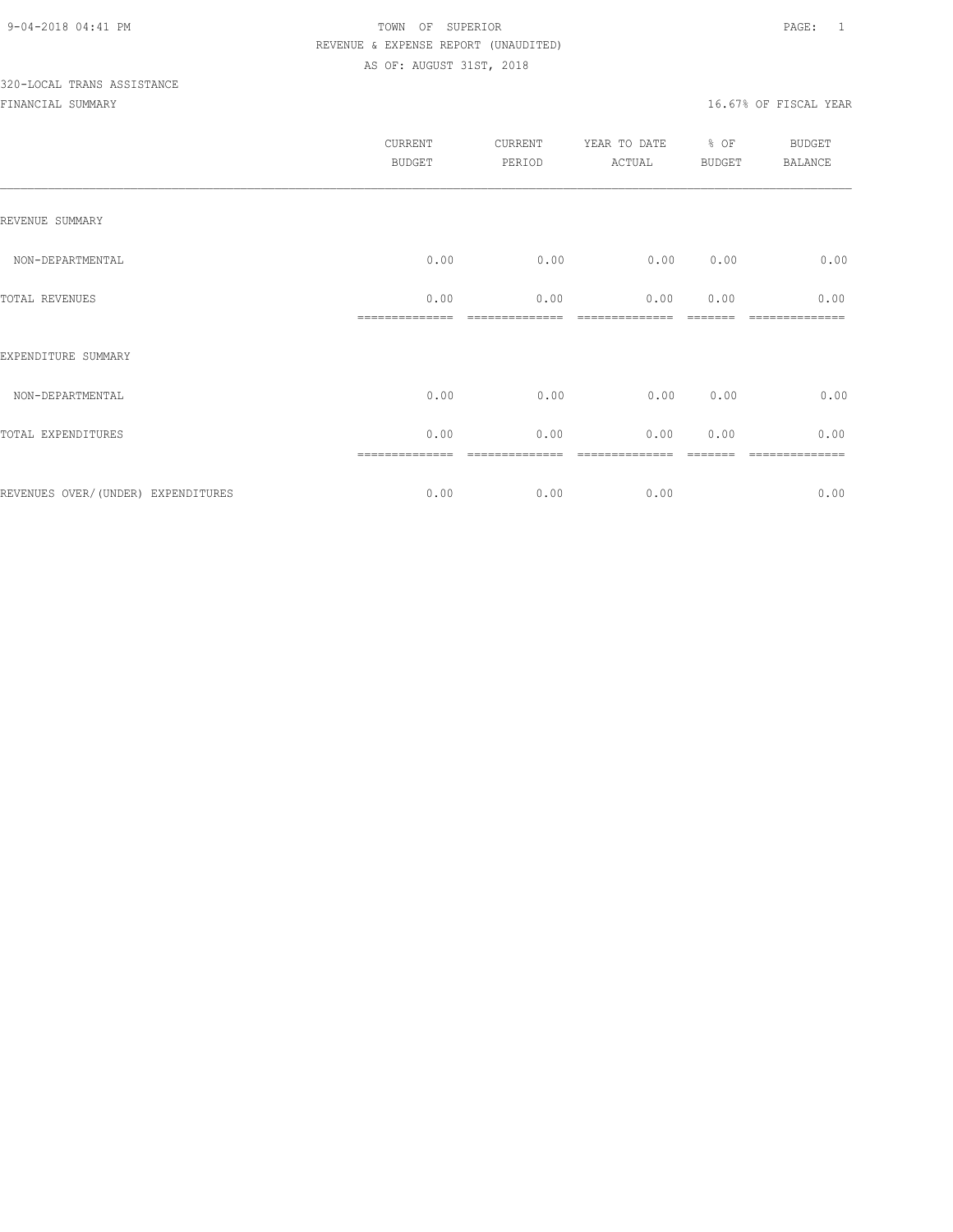#### 400-GADA BOND

|                                    | <b>CURRENT</b><br><b>BUDGET</b> | CURRENT<br>PERIOD | YEAR TO DATE<br>ACTUAL | % OF<br><b>BUDGET</b> | BUDGET<br><b>BALANCE</b> |
|------------------------------------|---------------------------------|-------------------|------------------------|-----------------------|--------------------------|
| REVENUE SUMMARY                    |                                 |                   |                        |                       |                          |
| NON-DEPARTMENTAL                   | 0.00                            | 0.00              | 0.00                   | 0.00                  | 0.00                     |
| TOTAL REVENUES                     | 0.00                            | 0.00              | 0.00                   | 0.00                  | 0.00                     |
| EXPENDITURE SUMMARY                |                                 |                   |                        |                       |                          |
| NON-DEPARTMENTAL                   | 0.00                            | 0.00              | 0.00                   | 0.00                  | 0.00                     |
| TOTAL EXPENDITURES                 | 0.00                            | 0.00              | 0.00                   | 0.00                  | 0.00                     |
| REVENUES OVER/(UNDER) EXPENDITURES | 0.00                            | 0.00              | 0.00                   |                       | =======<br>0.00          |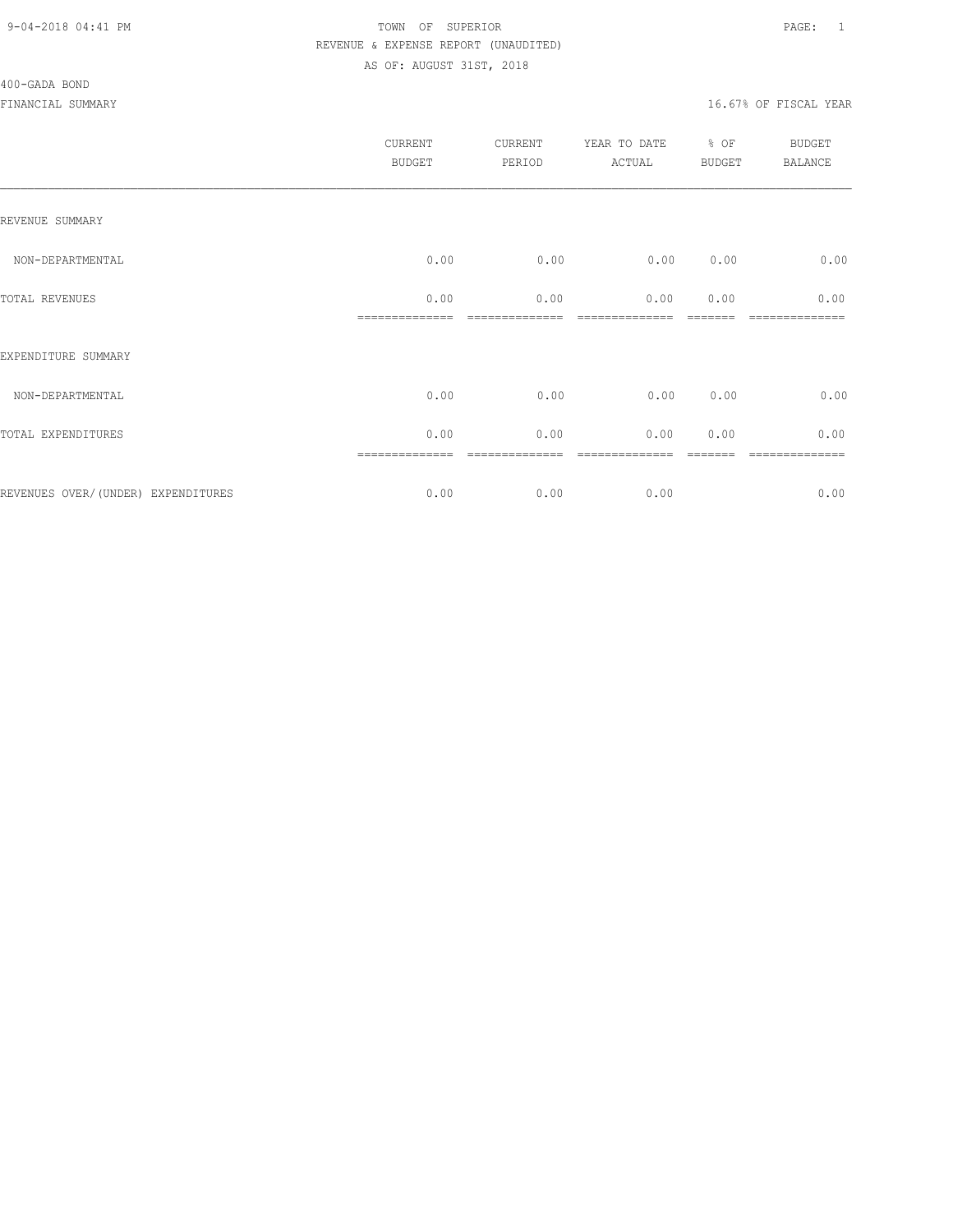#### 410-MPC BOND

|                                    | CURRENT<br><b>BUDGET</b> | CURRENT<br>PERIOD | YEAR TO DATE<br>ACTUAL | % OF<br><b>BUDGET</b> | <b>BUDGET</b><br><b>BALANCE</b> |
|------------------------------------|--------------------------|-------------------|------------------------|-----------------------|---------------------------------|
| REVENUE SUMMARY                    |                          |                   |                        |                       |                                 |
| NON-DEPARTMENTAL                   | 0.00                     | 0.00              | 0.00                   | 0.00                  | 0.00                            |
| TOTAL REVENUES                     | 0.00                     | 0.00              | 0.00                   | 0.00                  | 0.00                            |
| EXPENDITURE SUMMARY                |                          |                   |                        |                       |                                 |
| NON-DEPARTMENTAL                   | 0.00                     | 0.00              | 0.00                   | 0.00                  | 0.00                            |
| TOTAL EXPENDITURES                 | 0.00                     | 0.00              | 0.00                   | 0.00                  | 0.00                            |
| REVENUES OVER/(UNDER) EXPENDITURES | 0.00                     | 0.00              | 0.00                   |                       | =======<br>0.00                 |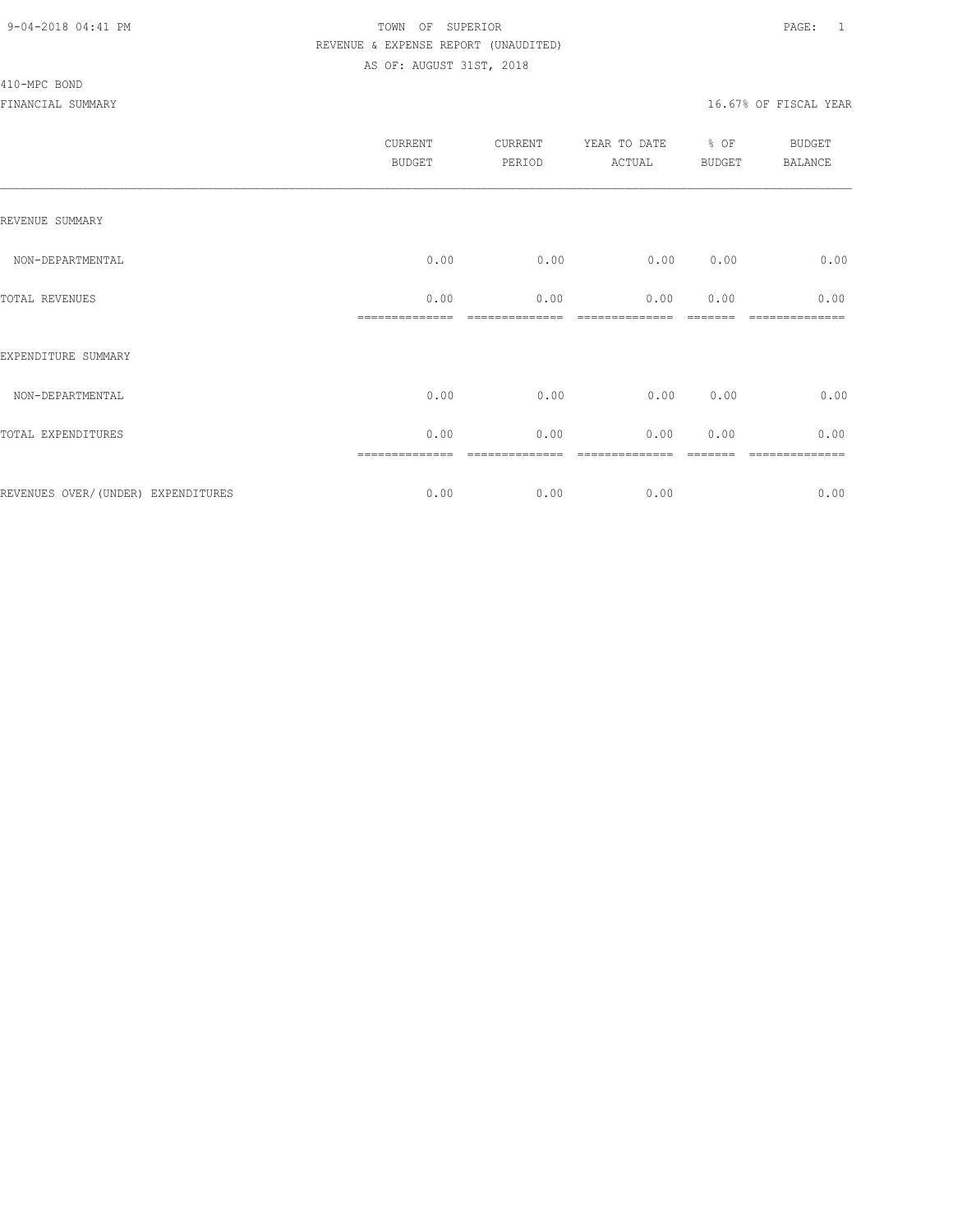#### 500-GRANTS

|                           | CURRENT<br><b>BUDGET</b> | CURRENT<br>PERIOD | YEAR TO DATE<br>ACTUAL | % OF<br><b>BUDGET</b> | <b>BUDGET</b><br>BALANCE       |
|---------------------------|--------------------------|-------------------|------------------------|-----------------------|--------------------------------|
| REVENUE SUMMARY           |                          |                   |                        |                       |                                |
| NON-DEPARTMENTAL          | 2,488,440.00             | 0.00              | 0.00                   | 0.00                  | 2,488,440.00                   |
| POLICE GRANTS             | 0.00                     | 0.00              | 0.00                   | 0.00                  | 0.00                           |
| FIRE GRANTS               | 0.00                     | 1,700.00          | 1,700.00               | $0.00$ (              | 1,700.00)                      |
| RECREATION GRANTS         | 7,500.00                 | 0.00              | 19,264.00              | $256.85$ (            | 11,764.00)                     |
| CDBG 153-09 MAGMA CLUB    | 0.00                     | 0.00              | 0.00                   | 0.00                  | 0.00                           |
| DEPT OF COMM-STIMULUS     | 0.00                     | 0.00              | 0.00                   | 0.00                  | 0.00                           |
| PINAL COUNTY-STIMULUS     | 0.00                     | 0.00              | 0.00                   | 0.00                  | 0.00                           |
| AZ DEPT OF HOMELAND SRTY  | 0.00                     | 0.00              | 0.00                   | 0.00                  | 0.00                           |
| GOHS GRANT                | 0.00                     | 0.00              | 0.00                   | 0.00                  | 0.00                           |
| ENERGY EFFICIENCY GRANT   | 0.00                     | 0.00              | 0.00                   | 0.00                  | 0.00                           |
| TTAC GRANT                | 0.00                     | 0.00              | 0.00                   | 0.00                  | 0.00                           |
| CDBG 2011 WWTP            | 0.00                     | 0.00              | 0.00                   | 0.00                  | 0.00                           |
| PSSP GRANT                | 0.00                     | 0.00              | 0.00                   | 0.00                  | 0.00                           |
| RESOLUTION COPPER GIVING  | 0.00                     | 0.00              | 0.00                   | 0.00                  | 0.00                           |
| MISC                      | 0.00                     | 0.00              | 0.00                   | 0.00                  | 0.00                           |
| AIRPORT GRANTS            | 0.00                     | 7,860.30          | 13,368.40              | $0.00$ (              | 13,368.40                      |
| FIRE TRUCK RESTORATION    | 0.00                     | 0.00              | 0.00                   | 0.00                  | 0.00                           |
| 4TH OF JULY               | 0.00                     | 0.00              | 0.00                   | 0.00                  | 0.00                           |
| FIREHOUSE SUBS CONTRIBUTI | 0.00                     | 0.00              | 0.00                   | 0.00                  | 0.00                           |
| ECONOMIC DEVELOPMENT      | 0.00                     | 0.00              | 0.00                   | 0.00                  | 0.00                           |
| CONTINGENCY               | 0.00                     | 0.00              | 0.00                   | 0.00                  | 0.00                           |
| TOTAL REVENUES            | 2,495,940.00             | 9,560.30          | 34, 332.40             | 1.38                  | 2,461,607.60<br>============== |
| EXPENDITURE SUMMARY       |                          |                   |                        |                       |                                |
| NON-DEPARTMENTAL          | 2,488,440.00             | 0.00              | 0.00                   | 0.00                  | 2,488,440.00                   |
| POLICE GRANTS             | 0.00                     | 0.00              | 0.00                   | 0.00                  | 0.00                           |
| FIRE GRANTS               | 0.00                     | 0.00              | 0.00                   | 0.00                  | 0.00                           |
| RECREATION GRANTS         | 7,500.00                 | 0.00              | 19,914.00              | $265.52$ (            | 12,414.00                      |
| CDBG 153-09 MAGMA CLUB    | 0.00                     | 0.00              | 0.00                   | 0.00                  | 0.00                           |
| DEPT OF COMM-STIMULUS     | 0.00                     | 0.00              | 0.00                   | 0.00                  | 0.00                           |
| PINAL COUNTY-STIMULUS     | 0.00                     | 0.00              | 0.00                   | 0.00                  | 0.00                           |
| AZ DEPT OF HOMELAND SRTY  | 0.00                     | 0.00              | 0.00                   | 0.00                  | 0.00                           |
| GOHS GRANT                | 0.00                     | 0.00              | 0.00                   | 0.00                  | 0.00                           |
| ENERGY EFFICIENCY GRANT   | 0.00                     | 0.00              | 0.00                   | 0.00                  | 0.00                           |
| TTAC GRANT                | 0.00                     | 0.00              | 0.00                   | 0.00                  | 0.00                           |
| CDBG 2011 WWTP            | 0.00                     | 0.00              | 0.00                   | 0.00                  | 0.00                           |
| PSSP GRANT                | 0.00                     | 0.00              | 0.00                   | 0.00                  | 0.00                           |
| RESOLUTION COPPER GIVING  | 0.00                     | 0.00              | 1,425.09               | $0.00$ (              | 1,425.09                       |
| MISC                      | 0.00                     | 0.00              | 0.00                   | 0.00                  | 0.00                           |
| AIRPORT GRANTS            | 0.00                     | 1,628.00          | 14,050.00              | $0.00$ (              | 14,050.00                      |
| FIRE TRUCK RESTORATION    | 0.00                     | 0.00              | 0.00                   | 0.00                  | 0.00                           |
| 4TH OF JULY               | 0.00                     | 0.00              | 0.00                   | 0.00                  | 0.00                           |
| FIREHOUSE SUBS CONTRIBUTI | 0.00                     | 0.00              | 0.00                   | 0.00                  | 0.00                           |
| ECONOMIC DEVELOPMENT      | 0.00                     | 15,000.00         | 15,000.00              | 0.00(                 | 15,000.00)                     |
|                           |                          |                   |                        |                       |                                |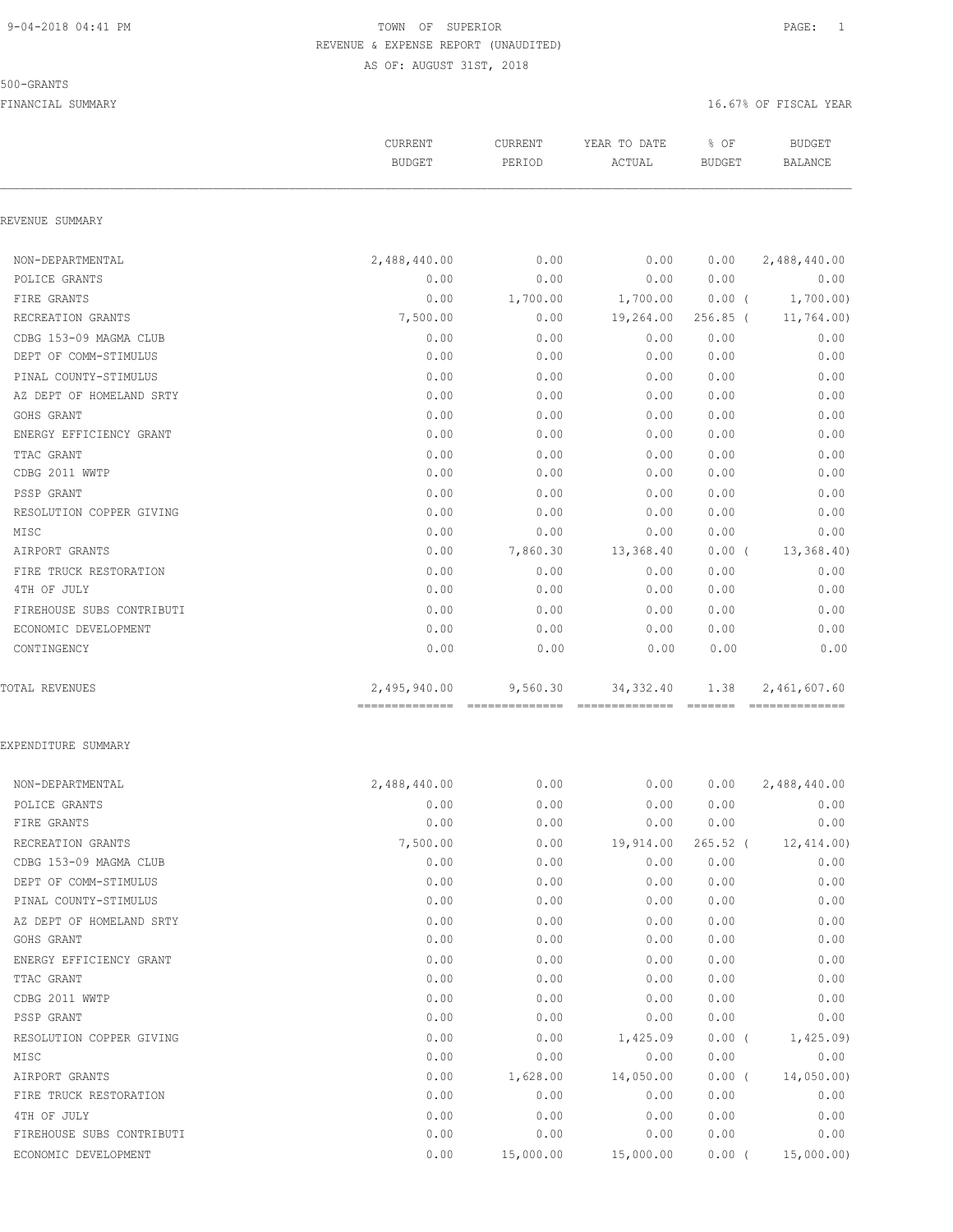500-GRANTS

|                                    | CURRENT<br>BUDGET | <b>CURRENT</b><br>PERIOD | YEAR TO DATE<br>ACTUAL | % OF<br><b>BUDGET</b> | <b>BUDGET</b><br>BALANCE |
|------------------------------------|-------------------|--------------------------|------------------------|-----------------------|--------------------------|
| CONTINGENCY                        | 0.00              | 0.00                     | 0.00                   | 0.00                  | 0.00                     |
| TOTAL EXPENDITURES                 | 2,495,940.00      | 16,628.00                | 50,389.09              | 2.02                  | 2,445,550.91             |
| REVENUES OVER/(UNDER) EXPENDITURES | 0.00(             | 7,067,70)(               | 16,056.69              |                       | 16,056.69                |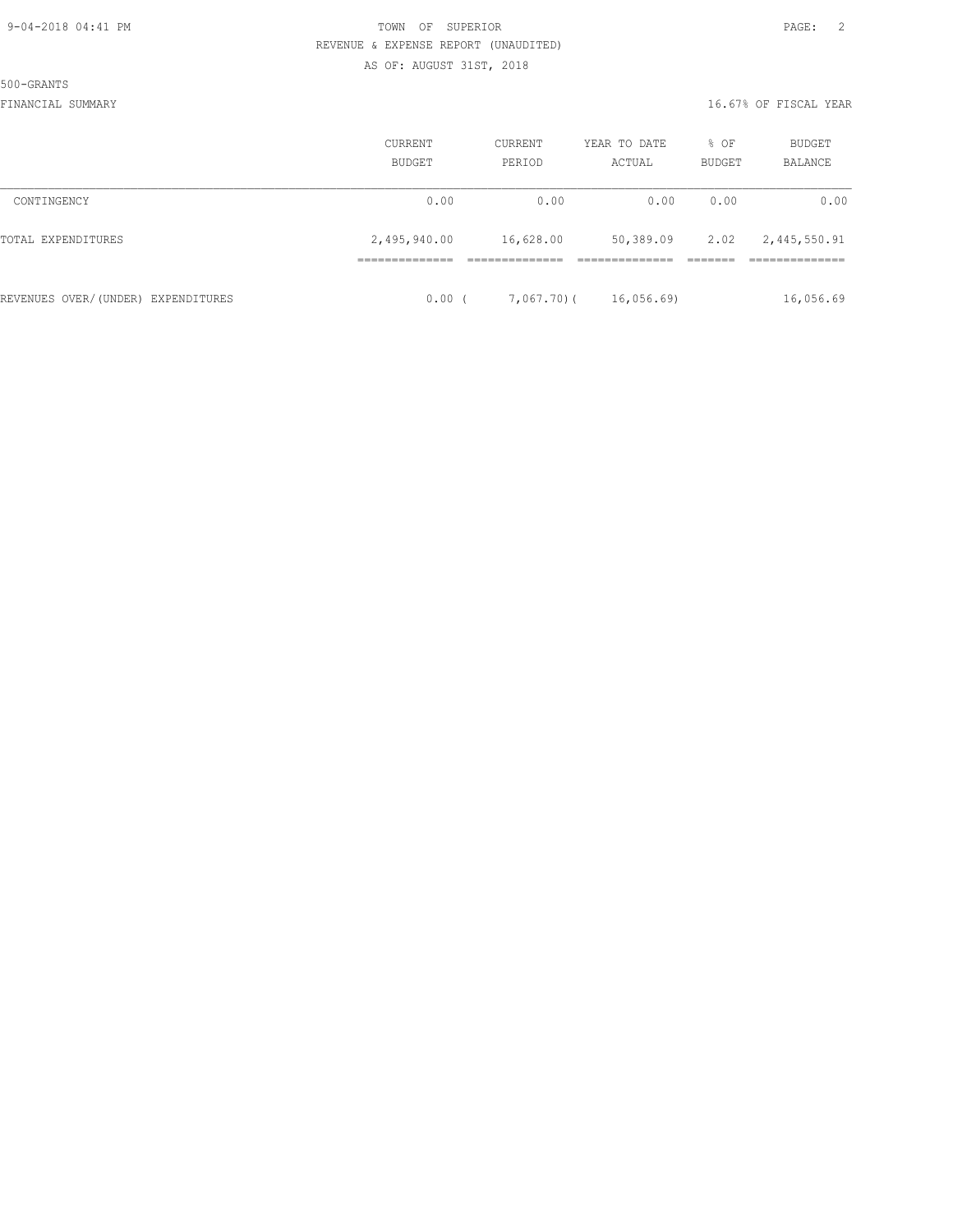|                                    | <b>CURRENT</b><br><b>BUDGET</b> | CURRENT<br>PERIOD | YEAR TO DATE<br>ACTUAL | % OF<br><b>BUDGET</b> | <b>BUDGET</b><br><b>BALANCE</b> |
|------------------------------------|---------------------------------|-------------------|------------------------|-----------------------|---------------------------------|
| REVENUE SUMMARY                    |                                 |                   |                        |                       |                                 |
| NON-DEPARTMENTAL                   | 0.00                            | 0.00              | 0.00                   | 0.00                  | 0.00                            |
| RC EMERGENCY SERV-FIRE             | 0.00                            | 0.00              | 0.00                   | 0.00                  | 0.00                            |
| RC EMERGENCY SERV-POLICE           | 200,000.00                      | 0.00              | 0.00                   | 0.00                  | 200,000.00                      |
| <b>TOTAL REVENUES</b>              | 200,000.00<br>==============    | 0.00              | 0.00                   | 0.00                  | 200,000.00                      |
| EXPENDITURE SUMMARY                |                                 |                   |                        |                       |                                 |
| RC EMERGENCY SERV-FIRE             | 0.00                            | 3,100.60          | 20,669.79              | $0.00$ (              | 20,669.79                       |
| RC EMERGENCY SERV-POLICE           | 200,000.00                      | 2,804.59          | 16,104.39              | 8.05                  | 183,895.61                      |
| TOTAL EXPENDITURES                 | 200,000.00<br>==============    | 5,905.19          | 36,774.18              | 18.39                 | 163,225.82                      |
| REVENUES OVER/(UNDER) EXPENDITURES | $0.00$ (                        | $5,905.19$ (      | 36, 774.18             |                       | 36,774.18                       |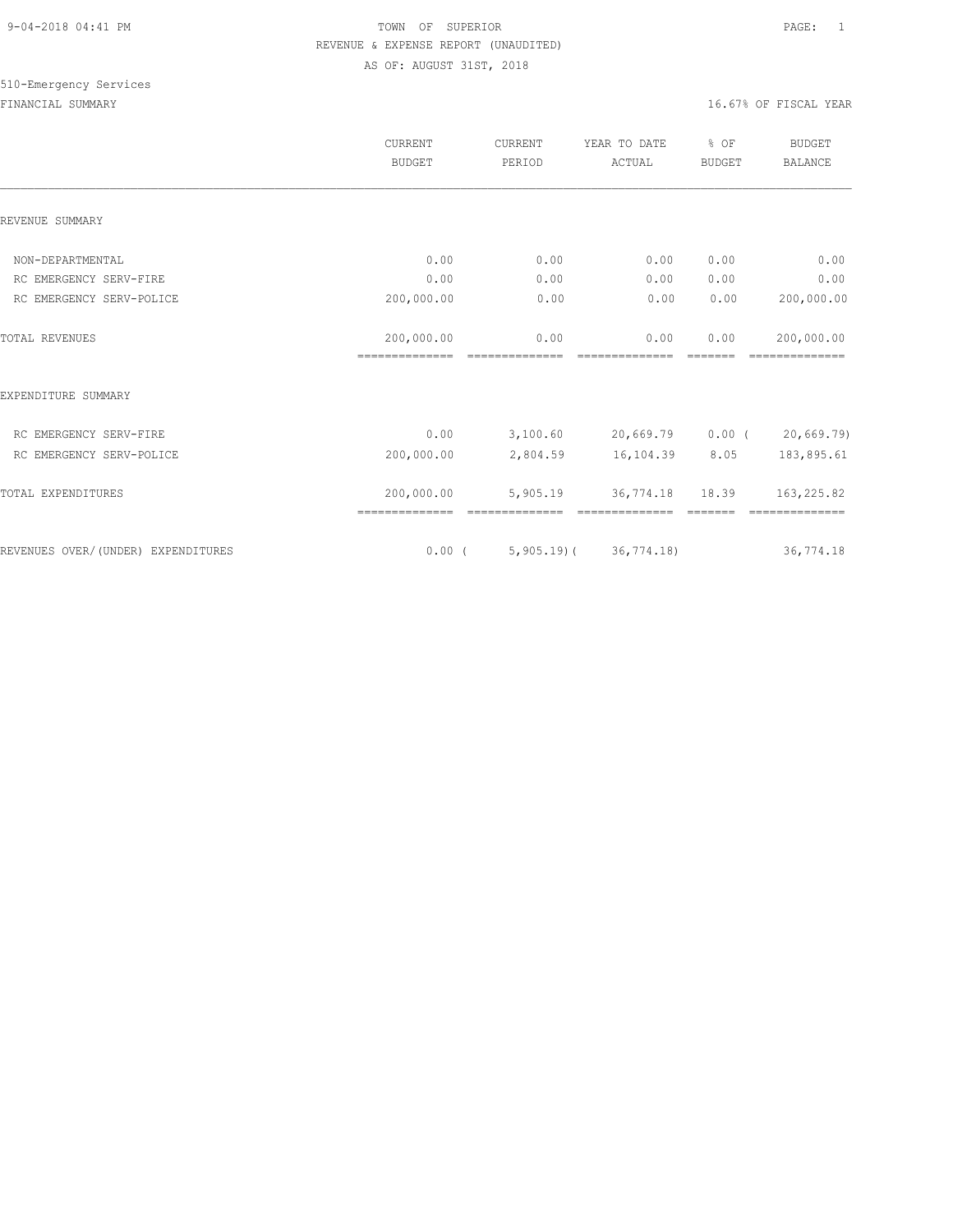|                                    | CURRENT<br>BUDGET | CURRENT<br>PERIOD | YEAR TO DATE<br>ACTUAL | % OF<br>BUDGET | BUDGET<br>BALANCE |
|------------------------------------|-------------------|-------------------|------------------------|----------------|-------------------|
| REVENUE SUMMARY                    |                   |                   |                        |                |                   |
| NON-DEPARTMENTAL                   | 0.00              | 0.00              | 0.00                   | 0.00           | 0.00              |
| TOTAL REVENUES                     | 0.00              | 0.00              | 0.00                   | 0.00           | 0.00              |
| EXPENDITURE SUMMARY                |                   |                   |                        |                |                   |
| NON-DEPARTMENTAL                   | 0.00              | 0.00              | 0.00                   | 0.00           | 0.00              |
| TOTAL EXPENDITURES                 | 0.00              | 0.00              | 0.00                   | 0.00           | 0.00              |
|                                    |                   |                   |                        |                |                   |
| REVENUES OVER/(UNDER) EXPENDITURES | 0.00              | 0.00              | 0.00                   |                | 0.00              |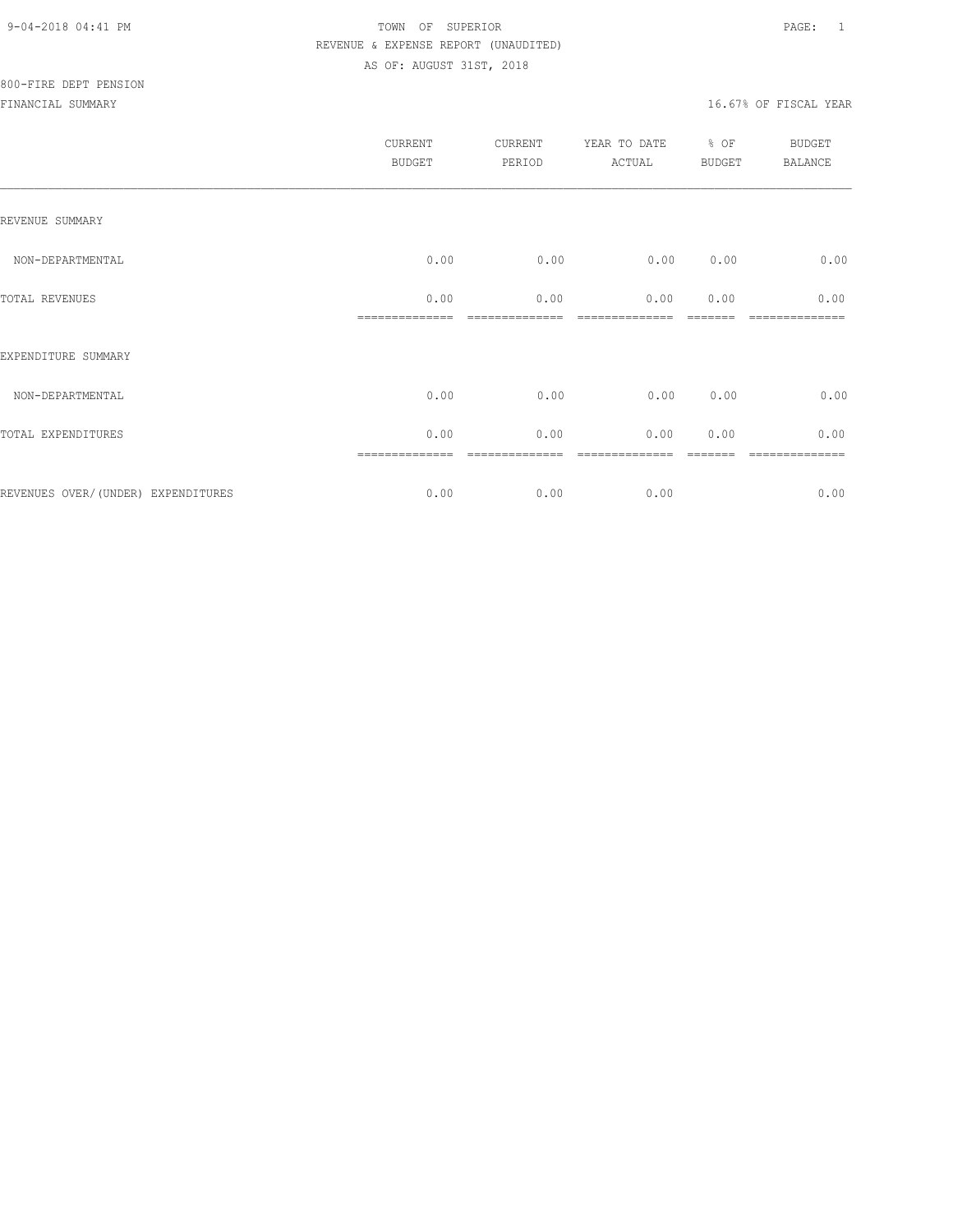#### 810-LGIP

|                                    | <b>CURRENT</b><br><b>BUDGET</b> | CURRENT<br>PERIOD | YEAR TO DATE<br>ACTUAL | % OF<br><b>BUDGET</b> | BUDGET<br><b>BALANCE</b> |
|------------------------------------|---------------------------------|-------------------|------------------------|-----------------------|--------------------------|
| REVENUE SUMMARY                    |                                 |                   |                        |                       |                          |
| NON-DEPARTMENTAL                   | 0.00                            | 0.00              | 0.00                   | 0.00                  | 0.00                     |
| TOTAL REVENUES                     | 0.00                            | 0.00              | 0.00                   | 0.00                  | 0.00                     |
| EXPENDITURE SUMMARY                |                                 |                   |                        |                       |                          |
| NON-DEPARTMENTAL                   | 0.00                            | 0.00              | 0.00                   | 0.00                  | 0.00                     |
| TOTAL EXPENDITURES                 | 0.00                            | 0.00              | 0.00                   | 0.00                  | 0.00                     |
| REVENUES OVER/(UNDER) EXPENDITURES | 0.00                            | 0.00              | 0.00                   |                       | =======<br>0.00          |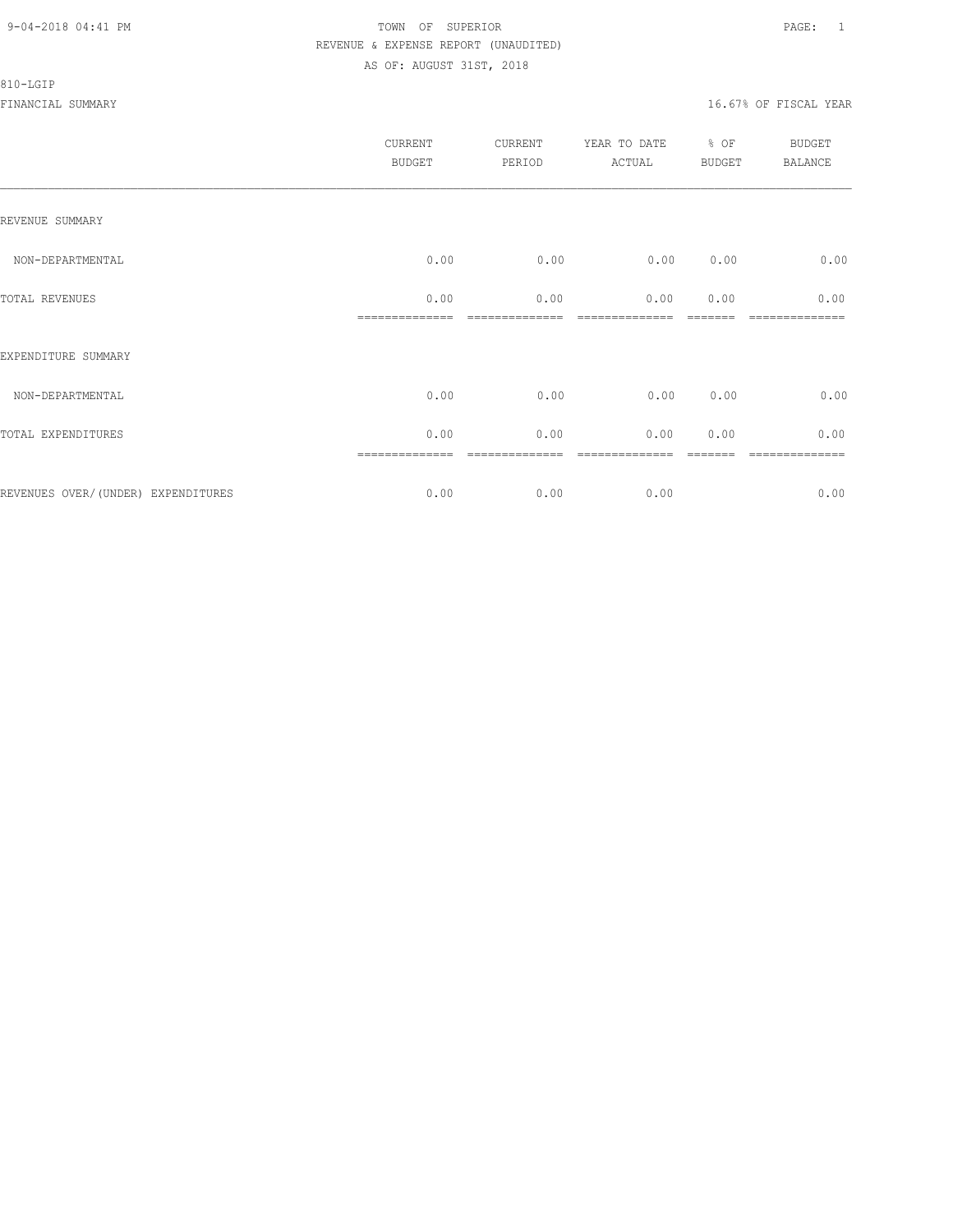#### 820-EXPLORERS

|                                    | CURRENT<br><b>BUDGET</b> | CURRENT<br>PERIOD | YEAR TO DATE<br>ACTUAL | % OF<br><b>BUDGET</b> | <b>BUDGET</b><br><b>BALANCE</b> |
|------------------------------------|--------------------------|-------------------|------------------------|-----------------------|---------------------------------|
| REVENUE SUMMARY                    |                          |                   |                        |                       |                                 |
| NON-DEPARTMENTAL                   | 0.00                     | 0.00              | 0.00                   | 0.00                  | 0.00                            |
| TOTAL REVENUES                     | 0.00                     | 0.00              | 0.00                   | 0.00                  | 0.00                            |
| EXPENDITURE SUMMARY                |                          |                   |                        |                       |                                 |
| NON-DEPARTMENTAL                   | 0.00                     | 0.00              | 0.00                   | 0.00                  | 0.00                            |
| TOTAL EXPENDITURES                 | 0.00                     | 0.00              | 0.00                   | 0.00                  | 0.00                            |
| REVENUES OVER/(UNDER) EXPENDITURES | 0.00                     | 0.00              | 0.00                   |                       | =======<br>0.00                 |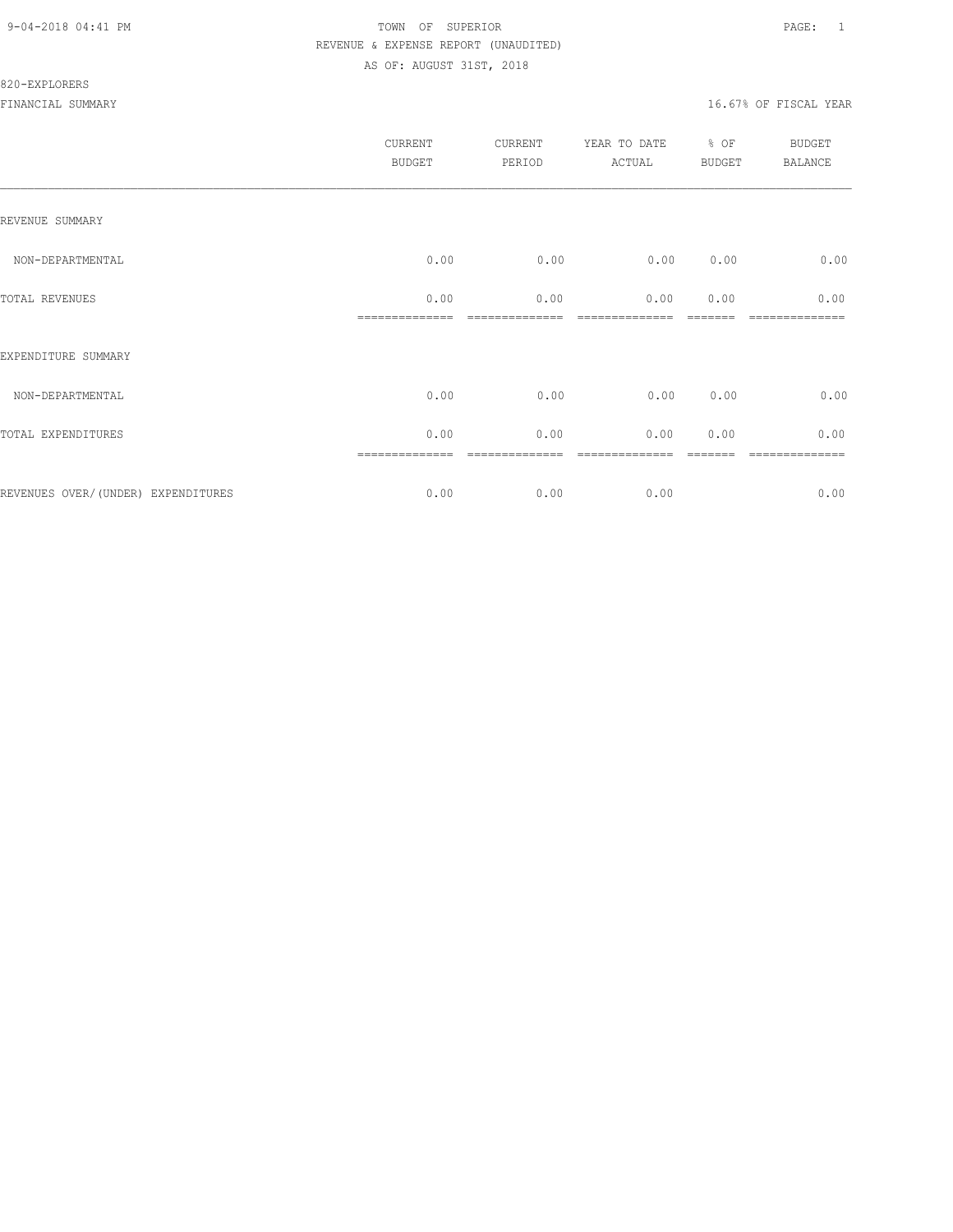# 830-TOYS FOR TOTS

| <b>CURRENT</b><br><b>BUDGET</b> | CURRENT<br>PERIOD | YEAR TO DATE<br>ACTUAL | % OF<br><b>BUDGET</b> | <b>BUDGET</b><br><b>BALANCE</b> |
|---------------------------------|-------------------|------------------------|-----------------------|---------------------------------|
|                                 |                   |                        |                       |                                 |
| 0.00                            | 0.00              | 0.00                   | 0.00                  | 0.00                            |
| 0.00                            | 0.00              | 0.00                   | 0.00                  | 0.00<br>-----------             |
|                                 |                   |                        |                       |                                 |
| 0.00                            | 0.00              | 0.00                   | 0.00                  | 0.00                            |
| 0.00                            | 0.00              | 0.00                   | 0.00                  | 0.00                            |
| 0.00                            | 0.00              | 0.00                   |                       | 0.00                            |
|                                 |                   |                        |                       |                                 |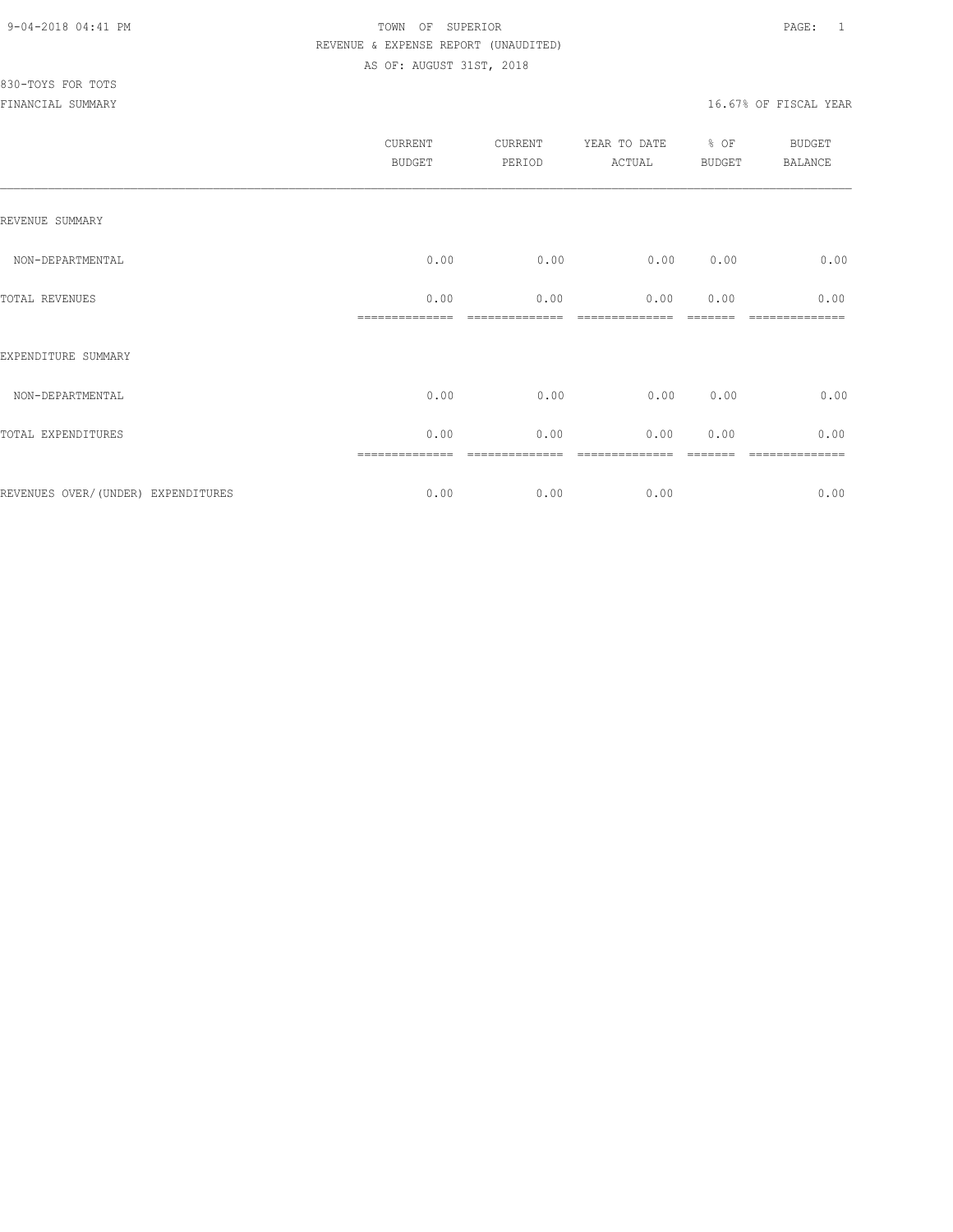|                                     | CURRENT<br>BUDGET | CURRENT<br>PERIOD | YEAR TO DATE<br>ACTUAL | % OF<br>BUDGET | BUDGET<br>BALANCE |
|-------------------------------------|-------------------|-------------------|------------------------|----------------|-------------------|
| REVENUE SUMMARY                     |                   |                   |                        |                |                   |
| TOTAL REVENUES                      | 0.00              | 0.00              | 0.00                   | 0.00           | 0.00              |
| EXPENDITURE SUMMARY                 |                   |                   |                        |                |                   |
| NON-DEPARTMENTAL                    | 0.00              | 0.00              | 0.00 0.00              |                | 0.00              |
| TOTAL EXPENDITURES                  | 0.00              | 0.00              | 0.00                   | 0.00           | 0.00              |
| REVENUES OVER/ (UNDER) EXPENDITURES | 0.00              | 0.00              | 0.00                   |                | 0.00              |